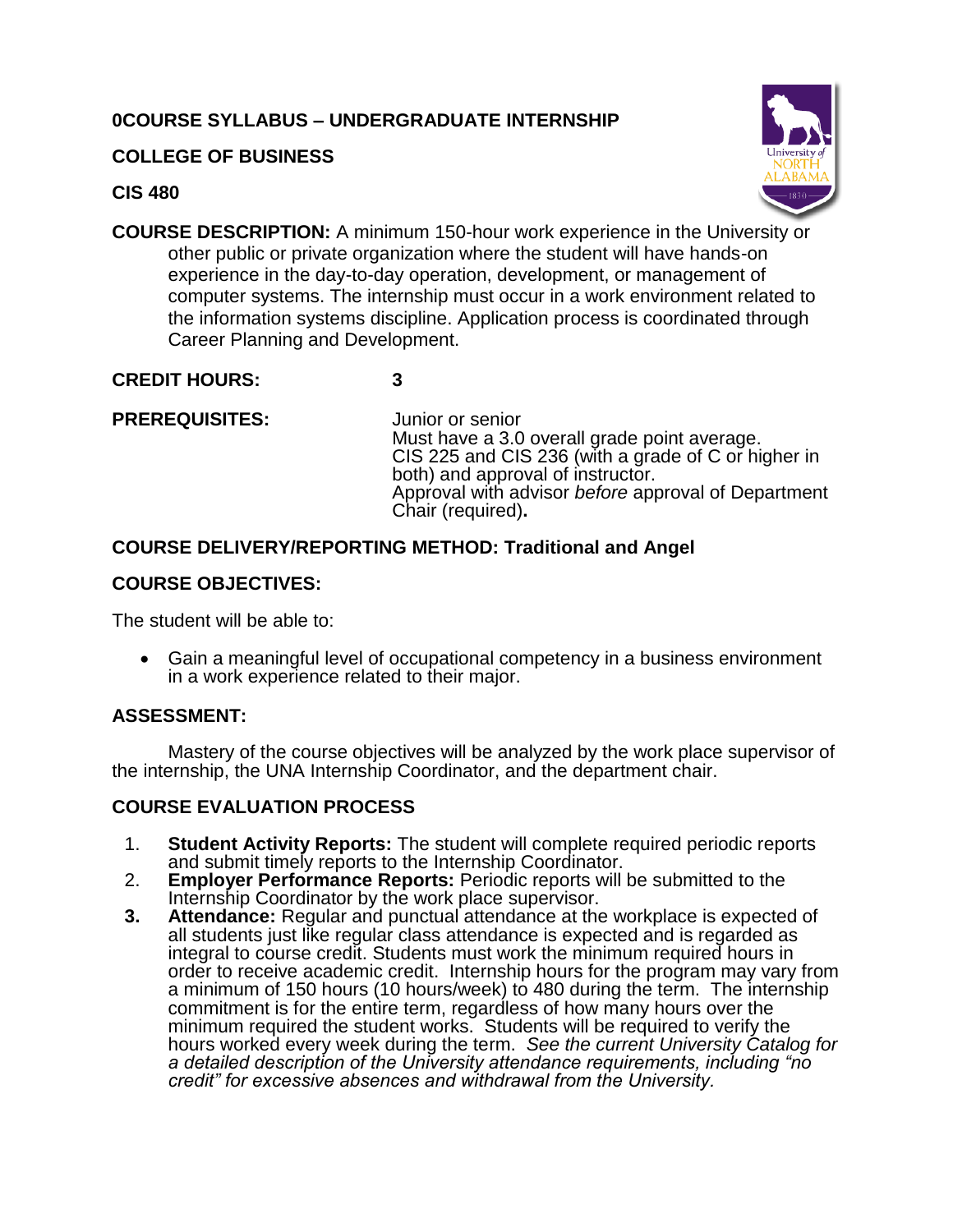## **REQUIRED TEXTBOOK, SOFTWARE AND SUPPLIES:**

- 1. No textbooks are required.
- 2. Student must complete a Job Readiness review as directed by the Internship Coordinator as part of the procedures required for approval of the internship.

### **IMPORTANT TECHNICAL SUPPORT CONTACT INFORMATION:**

- UNA Angel Learning Management System Support: [angelsupport@una.edu](mailto:angelsupport@una.edu) (from your UNA portal e-mail if possible)
- UNA Portal FAQs: <http://unaportal.una.edu/site/faqlogin.html>
- UNA Computer Services Support: [cpsupport@una.edu](mailto:cpsupport@una.edu) (from your UNA portal email if possible)
- Click here to add additional technical support bullet points

## **ACADEMIC HONESTY—UNIVERSITY POLICY:**

Plagiarism and cheating are serious offenses and may be punished by failure on exam, paper or project, failure in course; and/or expulsion from the University. For more information refer to the "Academic Dishonesty" policy in the University Undergraduate

### **ADA ACCOMODATION STATEMENT—UNIVERSITY POLICY:**

In accordance with the Americans with Disabilities Act (ADA) and Section 504 of the Rehabilitation Act of 1973, the University offers reasonable accommodations to students with eligible documented learning, physical and/or psychological disabilities. Under Title II of the Americans with Disabilities Act (ADA) of 1990 and Section 504 of the Rehabilitation Act of 1973, a disability is defined as a physical or mental impairment that substantially limits one or more major life activities as compared to an average person in the population. It is the responsibility of the student to contact Developmental Services prior to the beginning of the semester to initiate the accommodation process and to notify instructors within the first three class meetings to develop an accommodation plan. Appropriate, reasonable accommodations will be made to allow each student to meet course requirements, but no fundamental or substantial alteration of academic standards will be made. Students needing assistance should contact Developmental Services.

### **EMAIL DROP PROCEDURE—UNIVERSITY POLICY:**

Any student wishing to drop a class may logon to their secure UNA email account and send an email to their instructor\* of record and a copy of the email to the Registrar's Office at [registrar@una.edu](mailto:registrar@una.edu). This will be valid for online courses as well as regular courses. The email MUST come from the student's UNA portal account. The Registrar's Office will officially drop a student from the course after receiving a response from the instructor which includes permission to drop and their grade of W, WP, or WF. In the email, be sure that you include your full name, UNA ID number, course section and 5 digit course registration code.

*\*(For internship courses, the student must copy the Internship Coordinator and the Department Chair.)*